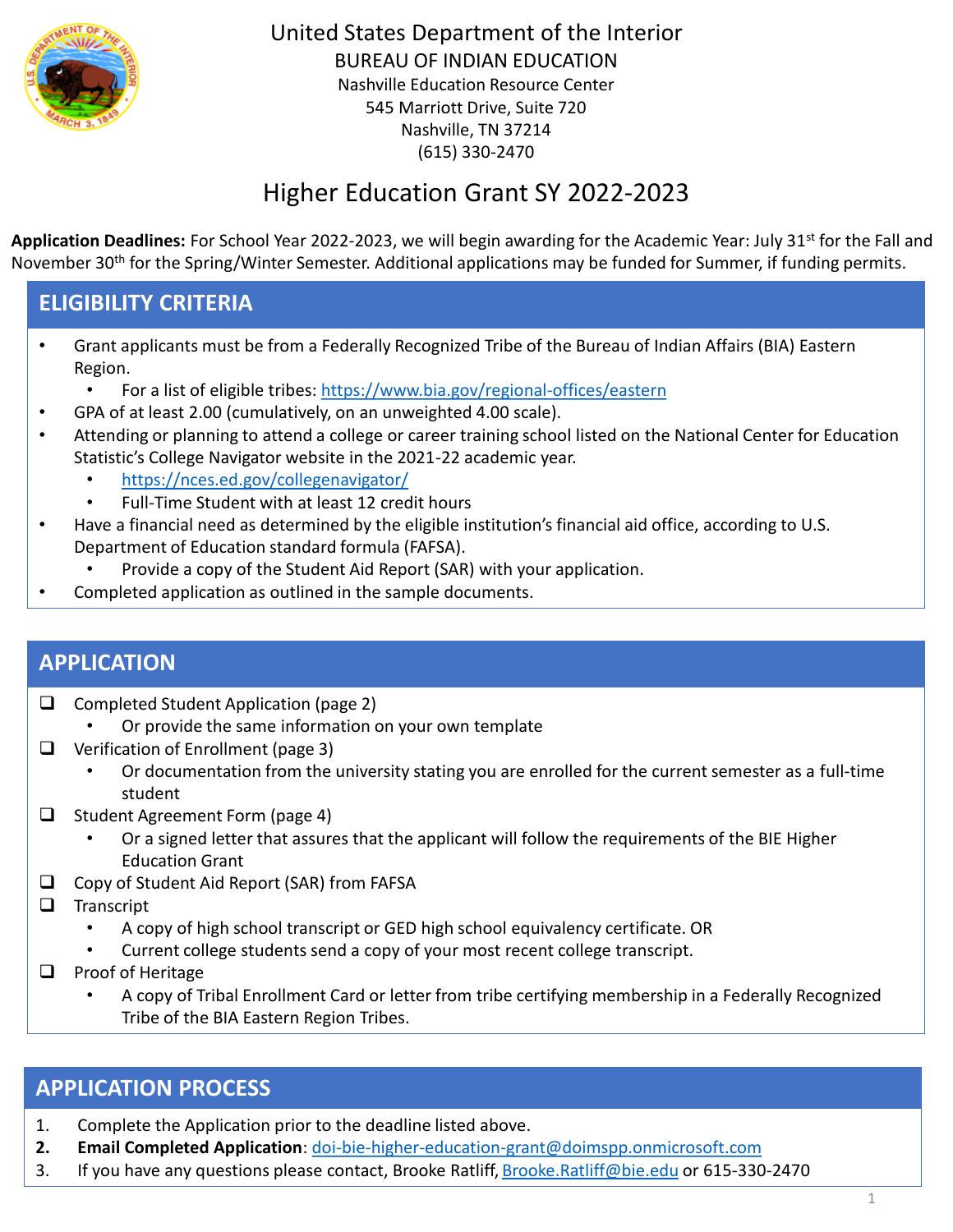

## Higher Education Grant SY 2022-2023

### **STUDENT APPLICATION**

| Applicant<br><b>New</b><br>$\Box$<br>Renewal                                                                                                                                                                                                                                                                                                                                                                                                                                                                                                                                                                                                                                                                                                    | Application<br>Academic Year<br>⊔<br>$\Box$<br>Semester |                   | <b>Tribal Affiliation</b> |               |  |  |
|-------------------------------------------------------------------------------------------------------------------------------------------------------------------------------------------------------------------------------------------------------------------------------------------------------------------------------------------------------------------------------------------------------------------------------------------------------------------------------------------------------------------------------------------------------------------------------------------------------------------------------------------------------------------------------------------------------------------------------------------------|---------------------------------------------------------|-------------------|---------------------------|---------------|--|--|
| Name                                                                                                                                                                                                                                                                                                                                                                                                                                                                                                                                                                                                                                                                                                                                            |                                                         |                   | Student#                  | Date of Birth |  |  |
| <b>Address</b>                                                                                                                                                                                                                                                                                                                                                                                                                                                                                                                                                                                                                                                                                                                                  | City                                                    |                   | <b>State</b>              | Zip Code      |  |  |
| <b>Phone Number</b>                                                                                                                                                                                                                                                                                                                                                                                                                                                                                                                                                                                                                                                                                                                             |                                                         |                   | <b>Email Address</b>      |               |  |  |
| UNIVERSITY/COLLEGE OR CAREER TRAINING SCHOOL INFORMATION                                                                                                                                                                                                                                                                                                                                                                                                                                                                                                                                                                                                                                                                                        |                                                         |                   |                           |               |  |  |
| Name of School                                                                                                                                                                                                                                                                                                                                                                                                                                                                                                                                                                                                                                                                                                                                  |                                                         |                   | <b>Phone Number</b>       |               |  |  |
| <b>Address</b>                                                                                                                                                                                                                                                                                                                                                                                                                                                                                                                                                                                                                                                                                                                                  | City                                                    |                   | <b>State</b>              | Zip Code      |  |  |
| Major/Area of Study<br><b>Type of Degree</b>                                                                                                                                                                                                                                                                                                                                                                                                                                                                                                                                                                                                                                                                                                    |                                                         |                   | <b>Graduation Date</b>    |               |  |  |
| Registered in sam.gov<br>$\Box$ Yes                                                                                                                                                                                                                                                                                                                                                                                                                                                                                                                                                                                                                                                                                                             |                                                         | Unique Entity Id: |                           |               |  |  |
| I declare that I will use any funds I receive under the BIE Higher Education Grant Program solely for<br>expenses connected with attendance at the college/university stated above. I hereby certify that<br>the above information on this form is true and correct to the best of my knowledge, and I give<br>consent to the release of information from the college/university I am attending to the BIE, to<br>complete my financial aid package. I understand that any BIE grant awarded me will be paid to the<br>Bursar/Student Accounts office of the institution. I will provide a copy of my transcript to the BIE<br>Higher Education Grant Awarding Official upon completion of each academic term for funding for<br>the next term. |                                                         |                   |                           |               |  |  |
| <b>Email or Mail the Complete Application to the Address Above</b>                                                                                                                                                                                                                                                                                                                                                                                                                                                                                                                                                                                                                                                                              |                                                         |                   |                           |               |  |  |

Applicant Signature **Date** Date **Date**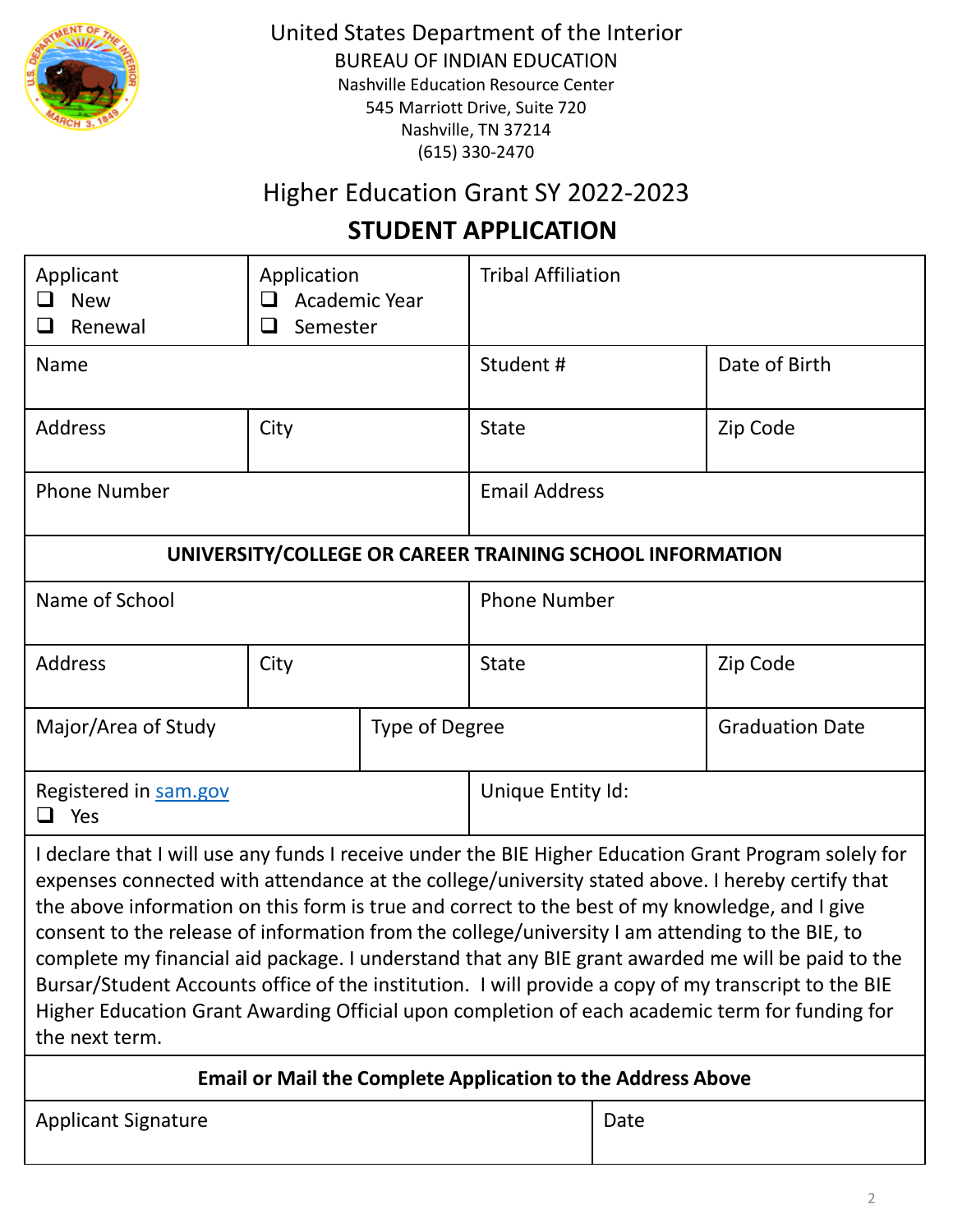

Higher Education Grant SY 2022-2023

## **VERIFICATION OF ENROLLMENT**

This verification of enrollment is required before the student can receive their Grant Funding for the BIE Higher Education Grant. IMPORTANT: This form must be completed and with your Completed Student Application.

| Student ID #: _________________________       |                                                                          |                              |
|-----------------------------------------------|--------------------------------------------------------------------------|------------------------------|
|                                               | Is currently enrolled for FALL 20 ______ or Spring 20 _____ semester at: |                              |
|                                               | NAME AND ADDRESS OF COLLEGE OR UNIVERSITY                                |                              |
| Student is:                                   |                                                                          |                              |
|                                               | FULL-TIME: - - - - - - - - - - - - enrolled in twelve (12) hours or more |                              |
|                                               |                                                                          | DATE: www.communications.com |
| (Signature of Registrar/Admissions/Counselor) |                                                                          |                              |

**This form must be stamped with the SCHOOL SEAL**.